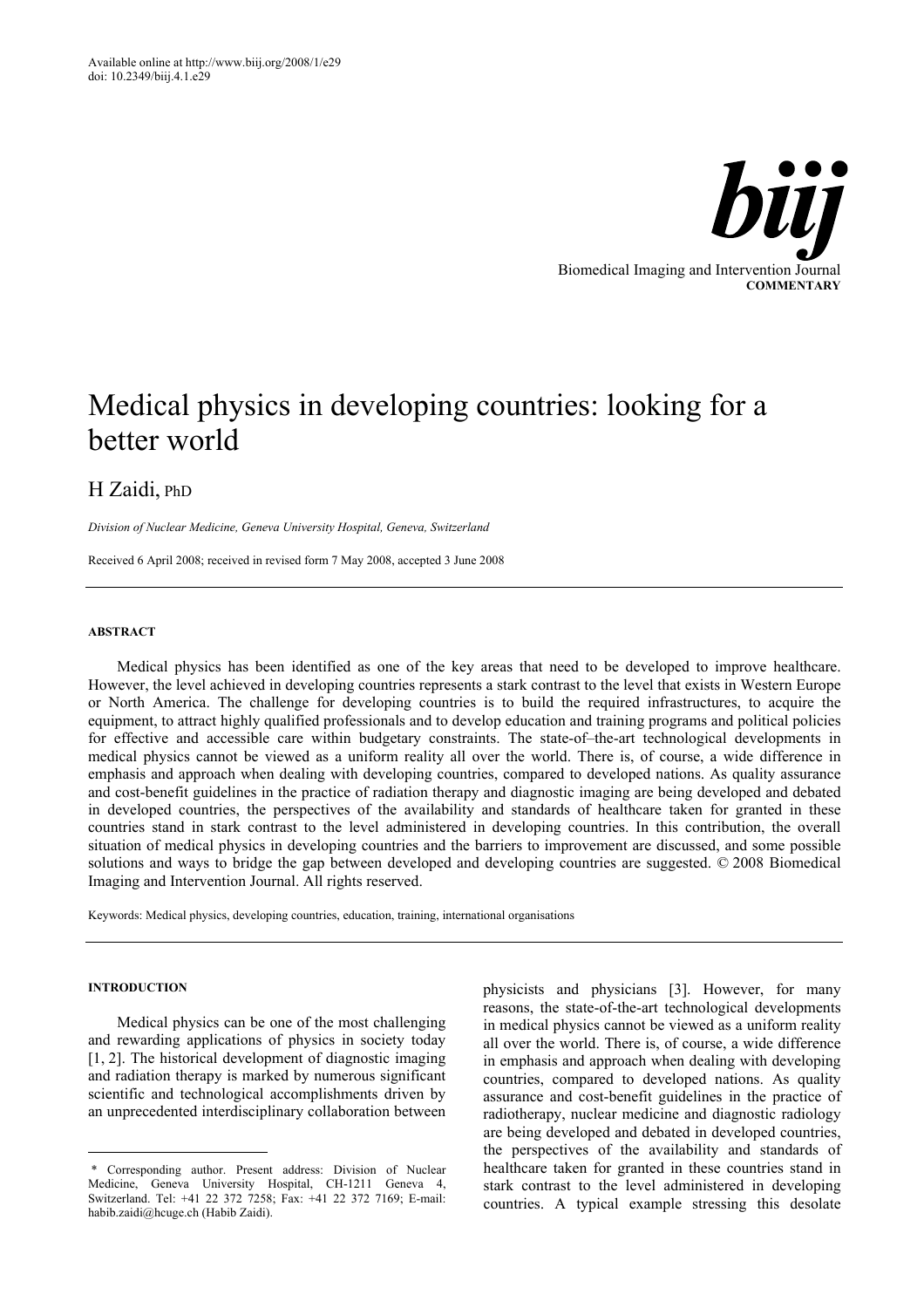disparity is the commercial introduction of dual-modality imaging systems and its widespread acceptance in clinical setting. Whereas cross-training requirements and guidelines for both the technologists who operate the combined units and the physicians (radiologists and nuclear medicine physicians) who interpret the images are being debated in developed nations [4, 5], the clinical relevance of this promising technology is still being questioned in many developing countries. Worse still, it is likely to take a while before clinicians will be prepared to adjust the way they used to practice medicine to take full advantage of novel state-of-the-art technologies available today. Moreover, despite the favourable economic situation and the availability of financial resources in some of these countries, it might take a long time until the decision makers realise the potential and cost-effectiveness of these novel technologies.

It is unfortunate to note that most developing countries still rely on developed countries to provide education and training programs whereas parts of the needed equipment is provided through international donation programs of used equipment, such as the one run by the International Organization for Medical Physics (IOMP). In recent years, medical physics organisations have begun to rely heavily on education and training in order to achieve and maintain the high standards required of today's healthcare providers. In addition, a number of non-profit organisations are still providing assistance to developing countries; but overall significant incremental improvement has yet to be achieved. Much has been written on this subject for awareness purposes and for expansion of guidance and assistance from international governmental and professional organisations working with national medical physics societies to improve medical physics on a country-by-country basis [6-11]. This paper discusses the current situation of medical physics in developing countries and the barriers to improvement, as well as examines the needs, in terms of equipment, education and training, in view of recently proposed guidelines.

# MEDICAL PHYSICS IN DEVELOPING COUNTRIES

Despite the remarkable progress achieved during the last decade in terms of acquisition of novel technologies, equipment and staffing, medical physics in developing countries is still well below the level required to provide adequate professional support to clinical diagnostic imaging and radiation therapy facilities available today. Africa is the least developed continent with respect to medical physics resources in terms of equipment and qualified professional staff, and requires particular attention. The basic needs in the delivery of healthcare are still profound in this part of the world. An analysis of available resources for medical physics support in these countries is urgently needed to serve as a baseline to plan future development [12]. This is indeed very hard to realise in practice, given the lack of reliable information and the rather obscure channels followed to plan and

build new infrastructures and to acquire costly equipment in many of these countries.

A common facet shared by developing countries is that radiation protection procedures are not as heavily regulated as in developed countries and radiotherapy/diagnostic imaging facilities are less computerised. The lack of standard electronic patient record handling utilities available today in modern healthcare facilities is also worth emphasising given its negative impact on the daily management of patients and the availability of reliable statistics. Private facilities are limited and are, in general, prohibitively expensive for the average person in these economically depressed nations. The fraction of patients who receive indicated treatment is further reduced by social and economic factors and unfavoured individuals are denied services. Availability of radiation therapy and diagnostic imaging facilities is usually concentrated in the capital cities; besides, the local governments recognise the need to decentralise medical care. Many barriers, both practical and organisational, stand between the patient and necessary care. These problems of availability and needed implementation of strategies for cancer diagnosis and treatment are common in developing countries [6-10]. From my own experience, it would appear that the optimisation of current resources is more important than obtaining additional equipment and resources. Adequate education, training and application of standard diagnostic and therapeutic approaches and techniques should improve healthcare delivery.

The IOMP, through its statutes, encourages the worldwide establishment of professional medical physics societies and puts particular effort into stimulating their creation and growth in developing countries [13]. Among the objectives of national medical physics societies is to provide information and guidance on the training, responsibilities, organisational relationships, and roles of qualified staff in the field of medical physics. The major and most serious problem facing most of these societies is the absence of a professional status for medical physicists. This remains a major hurdle even in some countries from the developed world, following the refusal of the International Labour Organization (ILO) to recognise this profession (sequent to extensive lobbying by the IOMP) and to include it in the ILO classification of professions. In order to upgrade to such a status, it is necessary to make it a legal requirement that all radiation medicine facilities should employ medical physicists [13-16]. In its Malaga declaration, the European Federation of Organizations of Medical Physics (EFOMP) states that medical physics should be considered a 'regulated healthcare profession'. Again this is far from being the rule even in developed nations, where the presence of a qualified medical physicist is legally required only in radiation therapy facilities.

One area of concern in most developing countries is that the number of qualified and experienced medical physicists per million of the population in the most important disciplines including radiotherapy, diagnostic radiology and nuclear medicine, is very low compared to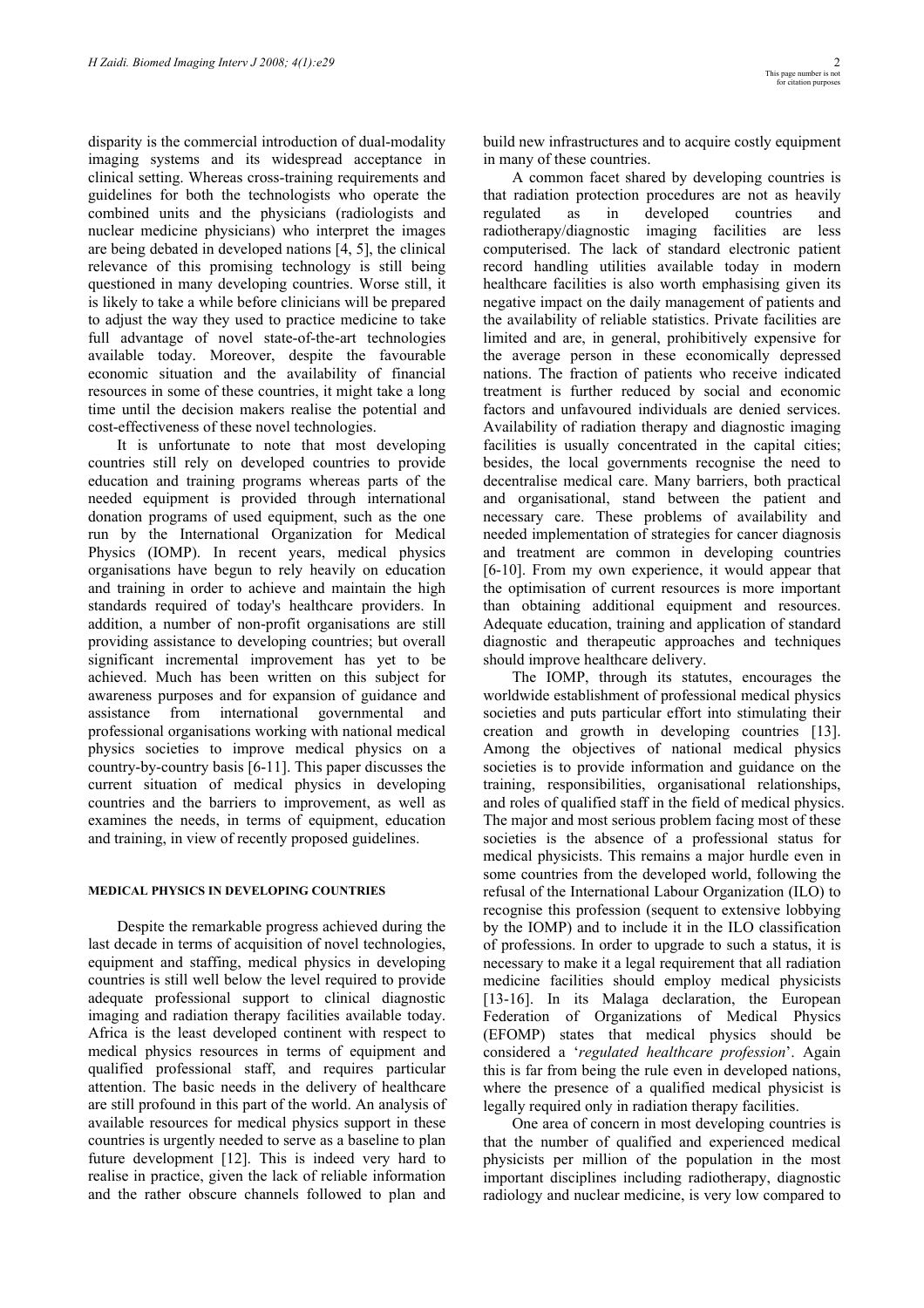levels achieved in Europe, for example. It has recently been realised in developed nations that the shortage of qualified medical physicists is a serious problem that requires particular attention [17-19]. The problem is catastrophic in developing countries, where some radiation therapy facilities and almost all diagnostic imaging units do not have access to expert physics support. The EFOMP survey [20] shows that the number of trained medical physicists (per million inhabitants) in Europe nowadays reaches 6 in radiation physics, 5 in nuclear medicine and 4 in diagnostic radiology. African countries present the lowest number of physicists per million of the population. This shortage requires very urgent attention by decision makers who should establish policies to limit the brain drain of qualified scientists or at least keep it to a reasonable level and to encourage the establishment of national medical physics societies to enable the growth of this specialty.

In a critical appraisal of the role of medical physicists in the developed world, Prof. S. Webb [2] advocated that "medical physicists need to be actually doing medical physics, not spending too much time on administration, business, grant writing, scientific politics and unnecessary committee and professional society work" … "They should at the very least, stay active parttime research workers and/or clinical service scientists." This also applies to medical physicists practising in developing countries. However, the situation is always more complicated and the problems (including turf battles) faced in these regions of the world more difficult to handle. Medical physicists should be talented and have plenty of additional skills to be able to handle these issues efficiently. They should also be clever, diplomatic and excellent communicators to convince their administrators (usually inexperts in applications of physical sciences in medicine) about the importance of their work and its implications on healthcare delivery.

# IMPORTANCE OF EDUCATION AND TRAINING

Education and training are important factors for adopting, using, and supporting medical physics activities. Education of medical physicists should be tailored towards the requirements of healthcare institutions. It may not be suitable to implement educational programs in developing countries that are similar to those in developed countries. One of the arguments to support this view is that medical physicists in developing countries will not be involved in equipment design, in the way that their counterparts in developed countries are. Few medical physics programs have been initiated in developing countries. The educational programs usually comprise of general courses in physics and mathematics, and more specific courses in medical physics with special emphasis on radiation protection and radiotherapy physics. National medical physics societies should establish accredited education and training programs in their respective countries in collaboration with the IOMP, EFOMP,

AFOMP or other regional societies [21]. If medical physicists would like to be considered professionals, they must have continuing educational requirements.

Appropriate education and training is the only way of preventing misuse and major accidents that are still occurring even in developed countries with advanced physics support [22]. Peer-review process between groups of medical physicists is another efficient way to allow taking preventive actions and to ensure collegial exchange of professional ideas and productive critique of daily clinical physics programs [23]. In addition, guidelines on how to report and deal with misconduct need to be developed and adopted by national medical physics societies [24].

The last decade has seen considerable paces taken towards the materialisation of professional training in medical physics throughout the world. The popularity of the Internet on a worldwide scale resulted in a huge amount of educational material available to students and trainees. Potential educational applications of these technologies in medical physics have been described elsewhere [25-27]. This has stimulated the emergence of many successful international collaborations aimed at establishing educational resources (electronic medical physics lectures and teaching files) and making them freely available for all users. However, the wide spectrum of contributions and the lack of coherent quality control has resulted in variable quality of available educational material. A noteworthy contribution supporting these initiatives came from two Leonardo European Union projects for European Medical Radiation Learning Development (EMERALD and EMIT), where a consortium of European universities and hospitals has developed training modules in medical radiation physics (x-ray diagnostic radiology, nuclear medicine, radiotherapy, ultrasound and magnetic resonance imaging) [28, 29]. Many other initiatives also reported on the development of educational material and other high-tech teaching tools and these efforts should be encouraged further as they are well received by young medical physicists from developing countries.

#### ROLE OF INTERNATIONAL MEDICAL PHYSICS ORGANISATIONS

Existing international organisations involved in medical physics-related activities can be divided into two categories: governmental (IAEA, WHO) and nongovernmental (IOMP, EFOMP, AFOMP, etc). Many efforts have been carried out by these organisations, particularly in developing countries, with the goal of improving the level of clinical physics support. These organisations have a noble role, although, in the author's opinion, some approaches to assistance and training provided are not appropriately performed. To be effective, these organisations must be flexible and bring with them realistic training methods and technical support programs. On the other hand, many organisations benefit with tax advantages and circulating monetary resources, which include donations to developing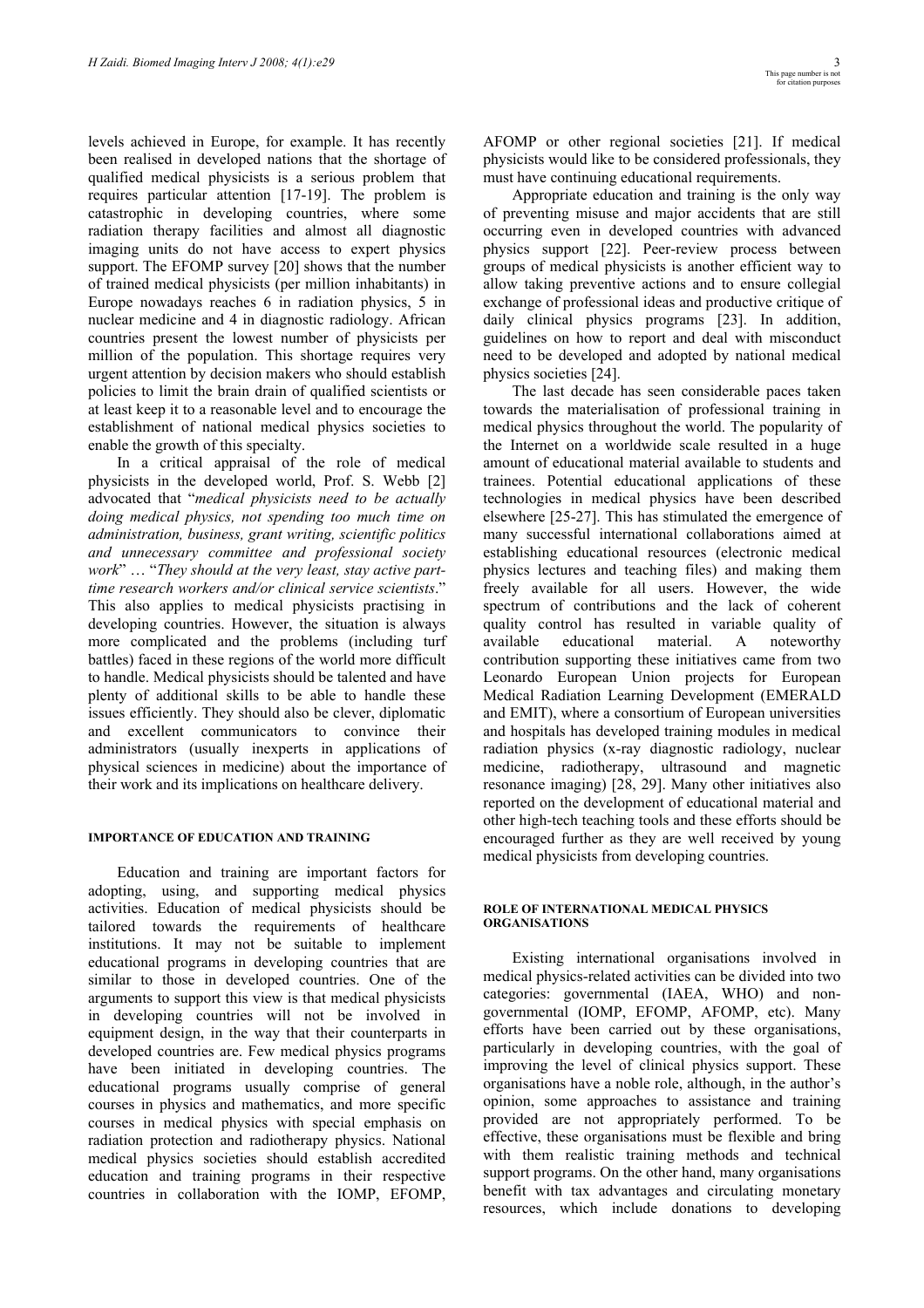countries. Even though this is not necessarily a drawback, it is important to identify additional motives for such organisations. Therefore, host countries should adopt the assistance that will best suit their own objectives. Acquiring donated equipment can be effective if it is carefully evaluated. Many donating parties do so for tax deduction purposes in their home countries and also to clear space occupied by unemployed equipment. Therefore donated equipment should only be accepted if it meets institutional needs. The IOMP programs for donation of used equipment and establishment of national medical physics libraries in developing countries are good examples of successful collaborative projects. The volunteers in charge of these projects, who are sacrificing their time, deserve to be congratulated for their efforts.

The main concerns raised about IAEA/WHO policies are that cooperation is conceived only with governmental organisations in member countries. The bottom line is that the decision-makers in some developing countries have limited knowledge about medical physics and lack the deep understanding of current international standards with respect to the requirements for establishing comprehensive cancer care and diagnostic imaging facilities with advanced physics support. For instance, it has been reported in many cases that some projects sponsored by the Agency are not appropriately managed. Those governments should be encouraged to consult the national medical physics societies and to seek their assistance. Due to lack of support by decision-makers, as well as often haphazard assistance programs that do not meet either short- or long-term objectives, many programs have been unsuccessful. Successful collaboration programs require the full support of decision-makers as well as national medical physics associations, in conjunction with appropriate planning.

# SUMMARY AND FUTURE PROSPECTS

The past century was the century of "big hit science" for medical physics where major discoveries and inventions were brought to the world by brilliant scientists that revolutionised the practice of medicine. Medical physics is not an undemanding and easy profession, and should never be considered as a 'stomach job' used to earn its living, but instead as a passion that should be given the place it deserves in our lives. We all recall the words of late Prof. Abdus Salam (1979 Nobel Laureate in Physics), who said that *scientists are very* happy people because their job is also their hobby. It goes without saying that this is the example that physicists from developing countries should follow. Novel technologies are driving the growth of healthcare delivery and cutting-edge biomedical research. Yet developing countries will not likely have a chance to access these technologies in the near future. Contrary to the opinions claiming that it is the duty of developed governments to translate and adapt those novel

techniques to the particular needs of developing countries [2], I strongly believe that it is the role of the countries needing these technologies to acquire the knowledge required for translation and adaptation, as this task is not the priority for developed nations, where young medical physicists practicing in these countries are focused on building their careers.

Government officials can play a very important role by establishing effective long-term policy goals for physics support in healthcare institutions. Issues such as providing an adequate budget for training support and proper equipment can have a profound impact on healthcare services. Staffing levels may not depend on bed size, as compared to developed nations, since the average hospital in those countries has much more equipment compared to a hospital of the same size in a developing country. In many developing countries, the first need is to provide high quality physics support in clinical routine. National medical physics societies that already exist can play an important role in creating awareness and proper communications with higher authorities. Organising lectures, support to users, establishing policies and guidelines, all while assuring good productivity and motivation through objective methods, can have a positive impact. In view of the actual situation, there are still some political lessons to be learned. One important issue that needs to be stressed is the inclusion of national scientific non-governmental organisations in cooperation programs to control the efficient use of money and equipment. Education and training requirements for medical physicists should be harmonised around the world. This can be achieved only if local governments and national organisations adhere to such a project. Scientific information should not be "owned" but be freely available through the usual channels. Continuing efforts are needed to bridge the gap between developing and developed countries. In this regard, establishment of guidelines for proper medical physics education and clinical support in developing countries are urgently needed.

# **REFERENCES**

- 1. Amaldi U. Spin-offs of high energy physics to society. in: Huitu H, Kurki-Suonio H, Maalampi J, eds. International Europhysics Conference-High Energy Physics '99. Bristol: Institute of Physics Publishing, 1999: 286-305.
- 2. Webb S. Combatting cancer in the third millennium The contribution of medical physics. Phys Med 2008; 24(2):42-8.
- 3. Adelstein SJ. Robley Evans and what physics can do for medicine. Cancer Biother Radiopharm 2001; 16(3):179-85.
- 4. Coleman RE, Delbeke D, Guiberteau MJ et al. Concurrent PET/CT with an integrated imaging system: intersociety dialogue from the joint working group of the American College of Radiology, the Society of Nuclear Medicine, and the Society of Computed Body Tomography and Magnetic Resonance. J Nucl Med 2005; 46(7):1225-39.
- 5. Gourtsoyiannis N, McCall I, Reiser M et al. White paper of the European Society of Radiology (ESR) and the European Association of Nuclear Medicine (EANM) on multimodality imaging. Eur Radiol 2007; 17(8):1926-30.
- Hanson GP, Stjernsward J, Nofal M et al. An overview of the situation in radiotherapy with emphasis on the developing countries. Int J Radiat Oncol Biol Phys 1990; 19(5):1257-61.